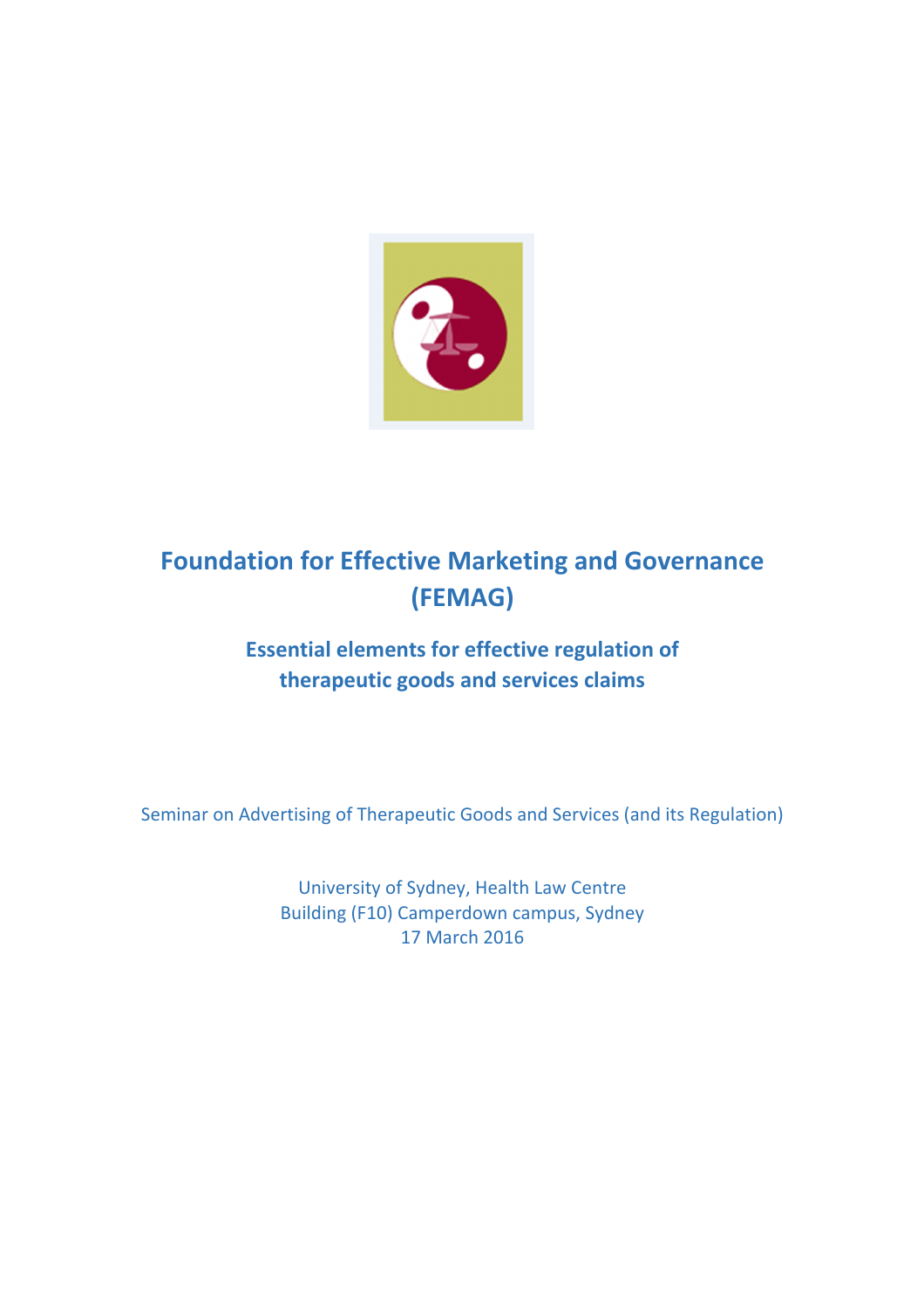## Therapeutic goods advertising regulation

In Australia all advertisements and generic information provided about Therapeutic Goods directed to the public must comply with provisions of the Therapeutic Goods Act 1989, Therapeutic Goods Regulations 1990 and the Therapeutic Goods Advertising Code (TGAC).

Advertising must also conform to the Australian Consumer Law.

The history of the advertising Code goes back almost 40 years. The Code was originally developed by the first TGACC which had been established in the 1970s by the Media Council of Australia (MCA). The MCA administered the operation of the TGACC as well as the revision and maintenance of the Code. The Code was authorised by the Trade Practices Tribunal in 1988, and gained a degree of legal underpinning in February 1991 when parts of it were picked up by the Therapeutic Goods Act 1989.

The MCA advised the Australian Competition and Consumer Council (ACCC) in September 1996 that it would cease operation at the end of that year. This left the Code Council and the Code orphaned.

Following the demise of the MCA scheme, two key industry associations, the Proprietary Medicines Association of Australia (now the Australian Self-Medication Industry) and the Nutritional Foods Association of Australia (now the Complementary Healthcare Council), formed a collegiate with a view to taking over the administration of the Code Council and getting authorisation of the Code by the ACCC.

However, this arrangement would have applied only to members of the two associations and not to all advertisers of therapeutic goods. As a result, the collegiate embarked on a different route that would provide a system applicable to all.

This was achieved through a range of amendments (Amendment 400) to the Therapeutic Goods Act and Regulations in December 1997. Amendment 400 provided for the establishment of a Therapeutic Goods Advertising Code Council, a Complaints Resolution Panel and the formal approval of mainstream print advertisements for therapeutic goods.

A major review of all advertising arrangements in 1999 resulted in the development of a principlesbased code and the expansion of the approval and complaints processes to include other forms of therapeutic goods advertising. Generic information about therapeutic goods is included.

Code Council's key responsibilities are to:

- ensure that the Therapeutic Goods Advertising Code is current, relevant and reflects community values and standards (the Code is discussed in more detail below)
- ensure a level playing field for all advertisers
- make recommendations to the Minister about:
	- o uniform standards in approval processes and advertising
	- o appeals about approvals decisions
	- o submissions for exemption to use restricted representations
	- o the application of public interest criteria
	- o policy advice.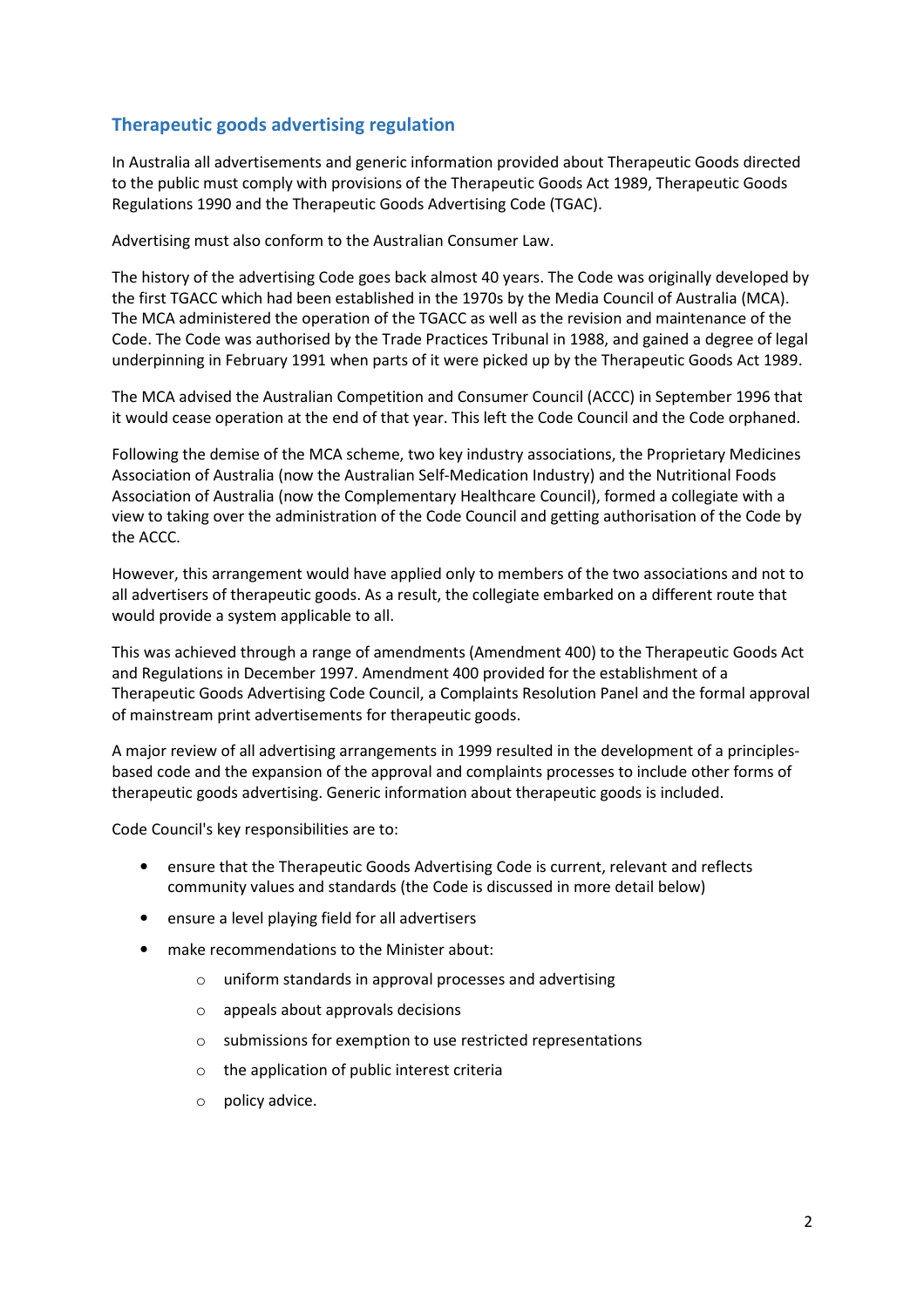## Purpose of this paper

The purpose of this paper is to set out essential elements for regulating therapeutic goods and services claims with the twin purposes of ensuring consumers' health and safety by putting more emphasis on market-based and market-sensitive means of conformance but, at the same time, having a safety net whereby those who either deliberately flout the law or who have inadequate compliance management systems can be dealt with quickly and, where appropriate, with serious penalties to ensure industry or professional-wide compliance with the law.

## **Background**

 $\overline{a}$ 

Some years ago academics John Braithwaite and Ian Ayers suggested in their book Responsive Regulation: Transcending the deregulation debate<sup>1</sup> a compliance model which was elegantly represented as a compliance pyramid. Below is a pyramid which uses their pyramid as a basis for a model for regulating therapeutic goods and services.



The basic idea behind the pyramid is that the top level drives the bottom level where the majority of compliance occurs. Put another way, if an enterprise making a therapeutic claim wants to avoid the harsher penalties at the top of pyramid then it needs to have a compliance management system in place at the enterprise level to reduce the risk of non-conformance of relevant laws/regulations/ codes covering therapeutic goods and services relevant to its particular business. In short, this is a carrot and stick approach.

 $^1$  Ayres, Ian and John Braithwaite (1992) "Responsive Regulation: Transcending the deregulation debate". New York: Oxford University Press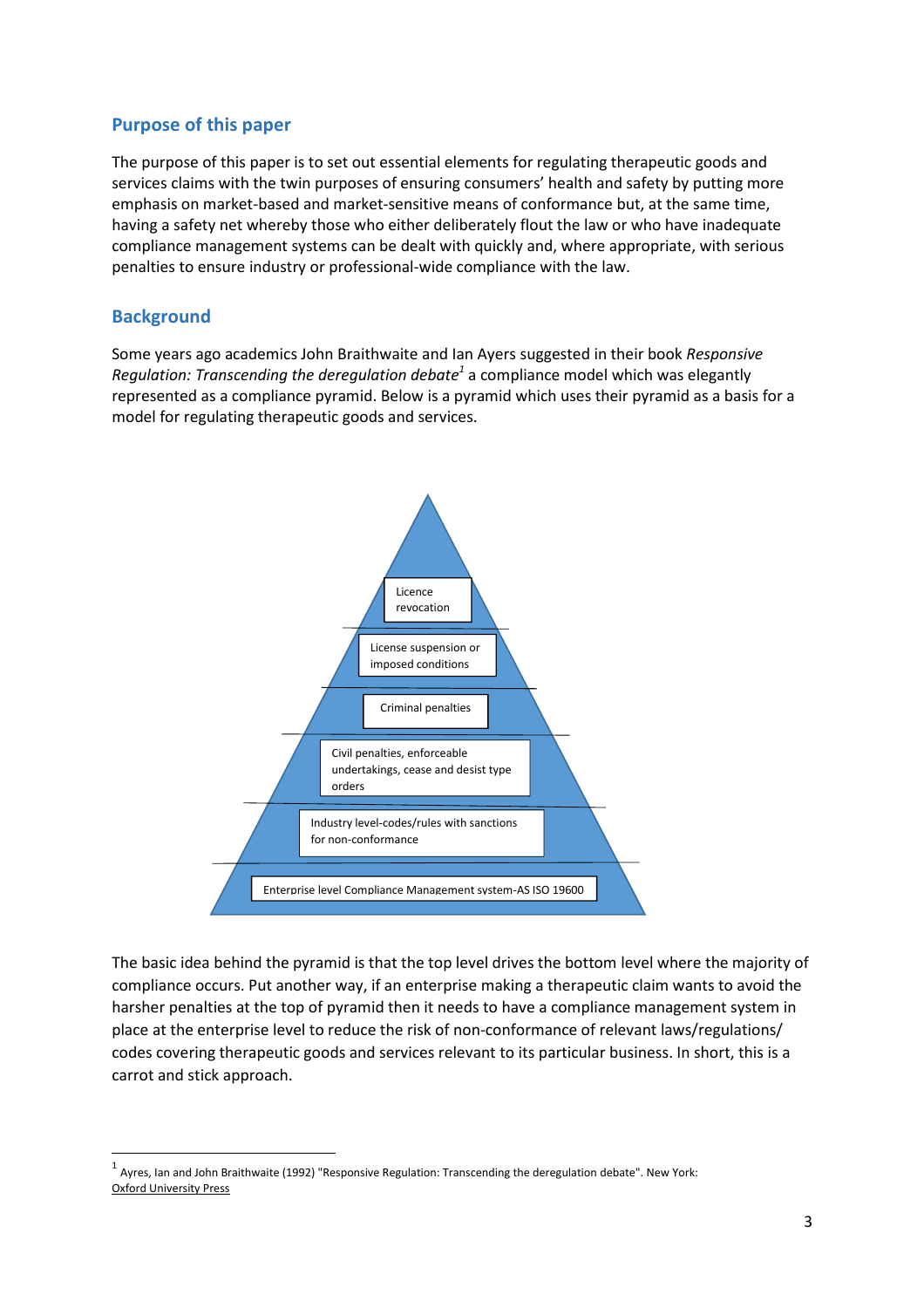## The bottom of the pyramid: Enterprise level compliance management systems

The compliance profession and compliance ideas have been growing exponentially in the last few years. It is now recognised that compliance with laws, regulations or rules is more likely to occur if an enterprise uses a compliance management system. The recent release of the international standard on compliance management systems (ISO 19600) is the embodiment of this development.

Before explaining the features of a compliance management system it is important to focus on some drivers as to why an enterprise should undertake establishment of a compliance management system. These include:

- Due diligence defence where if an organisation is able to demonstrate that it has taken all reasonable steps to introduce and inculcate compliance measures, such actions will serve only to strengthen that organisation's due diligence defence
- Reduction or elimination of negative exposure, which may otherwise involve the media, shareholders or other stakeholders, the market, regulators
- Reputation protection, such as irretrievable damage because of the public image of poor management practices
- Losing money, that can come about through fines, legal fees and most damaging of all, damages sought by affected parties
- Enhancing risk management systems where a small investment in setting up a compliance system can insure/minimise disproportionately high financial and reputational damage.

It is now well established that compliance with laws doesn't 'just happen', but that some essential features must exist for conformance to occur. A framework setting out these essential elements can be found in Attachment A.

#### Top management commitment

It goes without saying that top management must 'walk the talk' when it comes to supporting therapeutic goods and services claims regulatory compliance. This means that they should oversight compliance through such things as regular and robust reporting, taking an *active* interest in compliance and practicing what they preach. They also need to satisfy themselves that their enterprise's regulatory risks have been identified and continue to be, so that controls have been developed, implemented and monitored to manage these risks.

#### Someone responsible for driving compliance

Someone in the organisation has to be ultimately responsible for designing, implementing and maintain the compliance system, and in particular, undertaking risk assessment and allocating compliance responsibilities to the relevant parts of the business. Large organisations these day have a senior manager designated as a Compliance Manager whereas mid to small organisations would have someone senior whose responsibilities include these roles.

#### Regulatory risk assessment and controls

Assessing all therapeutic goods and services claims regulatory compliance risks is also critical. No two organisations are the same so risk assessment has to reflect and be customised to the particular enterprise. This is not only a one-off exercise but also needs to be reviewed regularly to cover emerging risks or changed circumstances. The appropriate business unit that has responsibility for managing the relevant controls needs to be identified, and procedures to manage identified risks developed with the unit, implemented and monitored for adherence.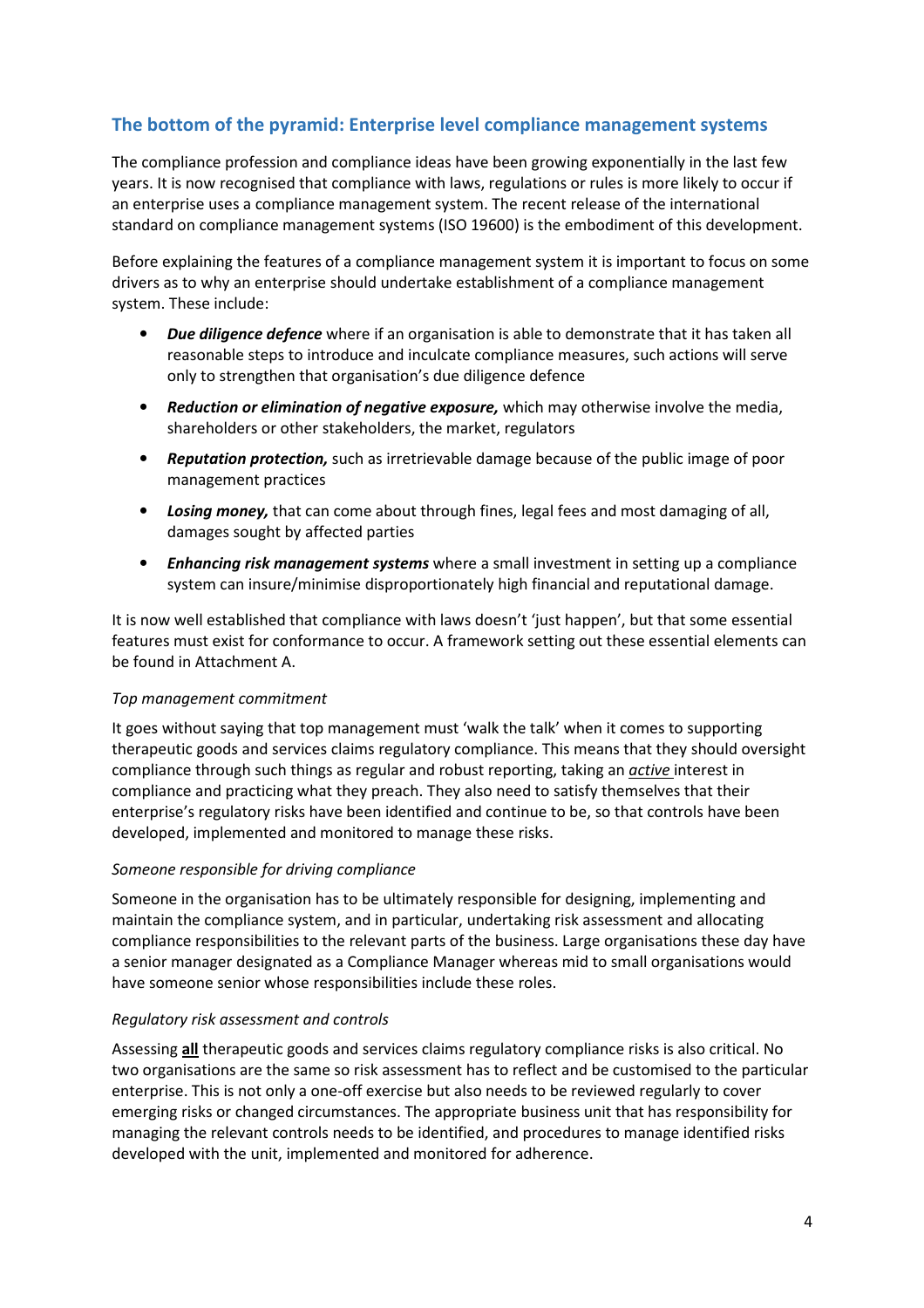One of the major ways to manage therapeutic goods and services claims is through use of a checklist along the lines set out in Attachment B.

## Compliance plan

Having a therapeutic goods and services claims Regulatory Compliance Plan that sets timelines – stipulating when important compliance processes must be carried out during the year – means that critical compliance actions are carried out on a regular basis.

## Documentation

A documentation system to record compliance-related activities is important to demonstrate due diligence in compliance.

#### Access to expert advice

Being able to demonstrate such a practice can only strengthen a company's due diligence defence, particularly where the issue is not clear cut.

## Training and education

Quite often training, mentoring and/or coaching needs to be undertaken so that relevant staff are aware of their responsibilities and how they need to be carried out.

## Monitoring

Regular and documented monitoring to ensure adherence to procedures is an important maintenance and due diligence feature.

Other forms of monitoring could include:

- the person responsible for overall compliance of the system undertaking unannounced spot checks to ensure procedures are being followed
- ensuring mandatory attendance at training
- involving in-house auditors to undertake audits that procedures designed to control high risk matters are being conformed to.

## Reporting systems

Reporting systems such as complaints handling and whistleblowing systems need to be established to assist in detecting non-conformance and are appropriate forms of monitoring. Excellent guidance on setting up a complaints management system can be found in Guidelines for complaint management in organizations (AS/NZS 10002-2014) and for a whistleblowing system in Whistleblower Protection Programs for Entities (AS 8004-2003).

## Rectification procedures

Procedures should be in place to undertake an analysis of why a compliance failure has occurred, and rectification action aimed at preventing a reoccurrence should be undertaken.

One way of ensuring compliance within an organisation is to design, implement and maintain a compliance management system. Assistance with this task can be found in the recently published international standard on compliance ISO 19600 Compliance Management Systems – Guidelines.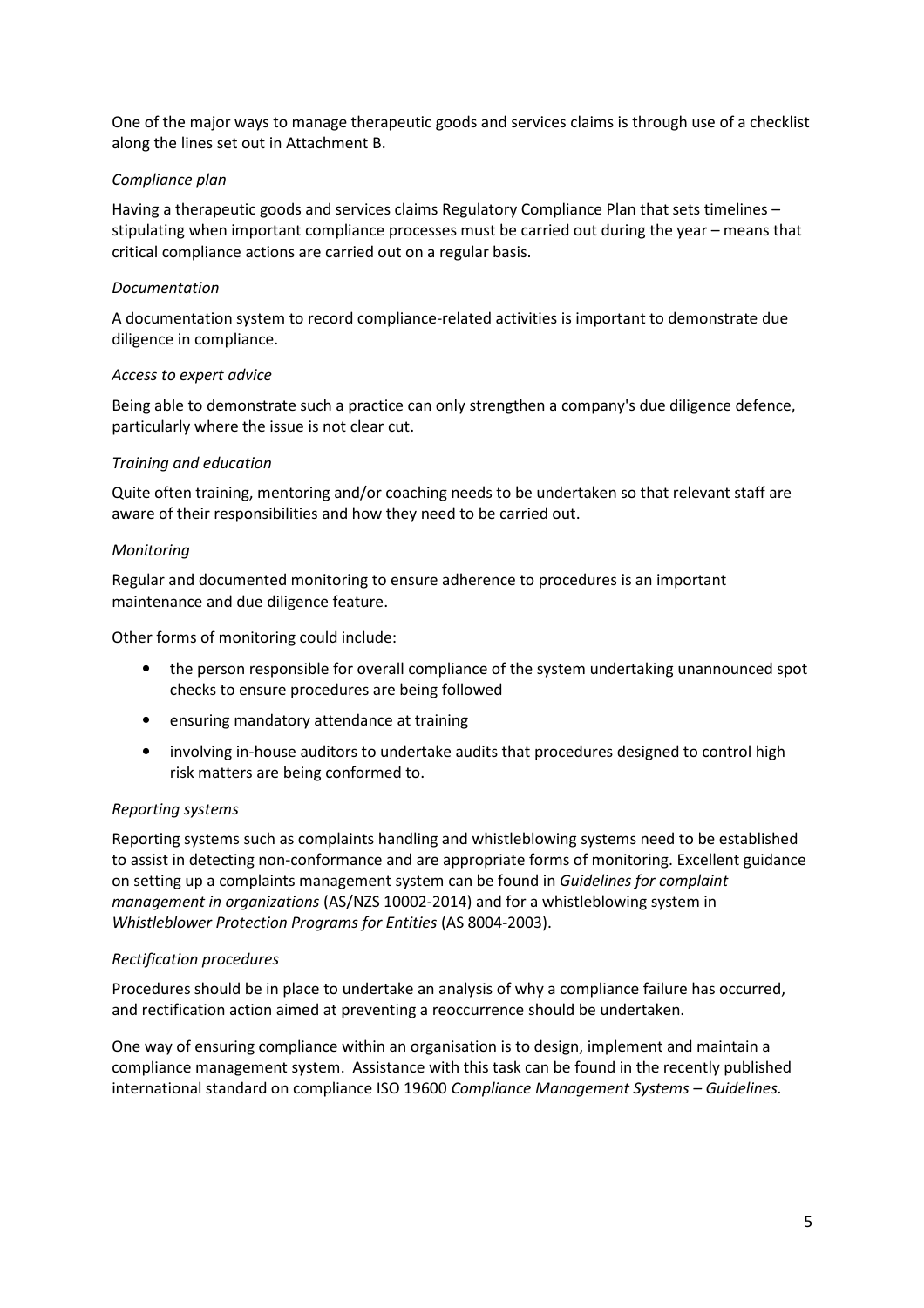## The second bottom tier of the pyramid: Industry level-codes/rules – Self regulatory initiatives

Industry wide self-regulation can make a contribution to compliance but it needs to meet some essential elements to be effective. For example, a point that is often overlooked by many in government and industry is that industry can often lack regulatory skills and culture that are necessary if industry is to 'self-regulate'.

Self-regulation or voluntary initiatives need nurturing and assistance in the formative stages.

In Australia, a code of conduct model has been developed which has had some degree of success in delivering public benefit outcomes. These models have nearly all been drafted with some government intervention or oversight. Some even have representatives from the relevant government agencies as observers. For example, the Australian Pharmaceutical Manufacturers Association has an observer from the Therapeutic Goods Administration on its Compliant Handling Committee. This does two things. It allows the relevant regulator to have a 'window' on the scheme to satisfy itself that the scheme is working in the public interest, but it also allows the agency to lodge complaints with the body – an indication of its confidence in the scheme's ability to deliver.

The successful models have certain common features that are discussed below.

Virtually all of the successful models of codes involve industries that are well organised, well resourced (from the 'big end of town') and have a sound association structure with good coverage of the industry.

On the other hand, there is not a good track record in that section of industry involving small to medium operators who generally have a fragmented association structure with inadequate and insufficient industry coverage as well as inadequate resources.

#### The key criteria for effective codes include:

#### Addressing consumer concerns

To be effective in addressing consumer concerns a code needs to have rules which address common complaints and concerns about industry practices, and which set performance standards for participants. Such rules should address specific stated problems and not be written as broad, general principles.

The code should set out in its objectives clearly stated reasons why the code was established and what intended outcomes it sets out to achieve.

#### Consultation

To have any credibility at all there needs to be consultation with the appropriate consumer/ community/user groups and appropriate regulatory/government agencies. It goes without saying that the industry members themselves need to be consulted.

Sometimes the use of a reference committee can be a cost effective way of having all relevant interests come together and debate and agree on appropriate standards.

Typically consultative devices include user/consumer/community:

- consultation in the drafting of the code
- involvement in the code administration and review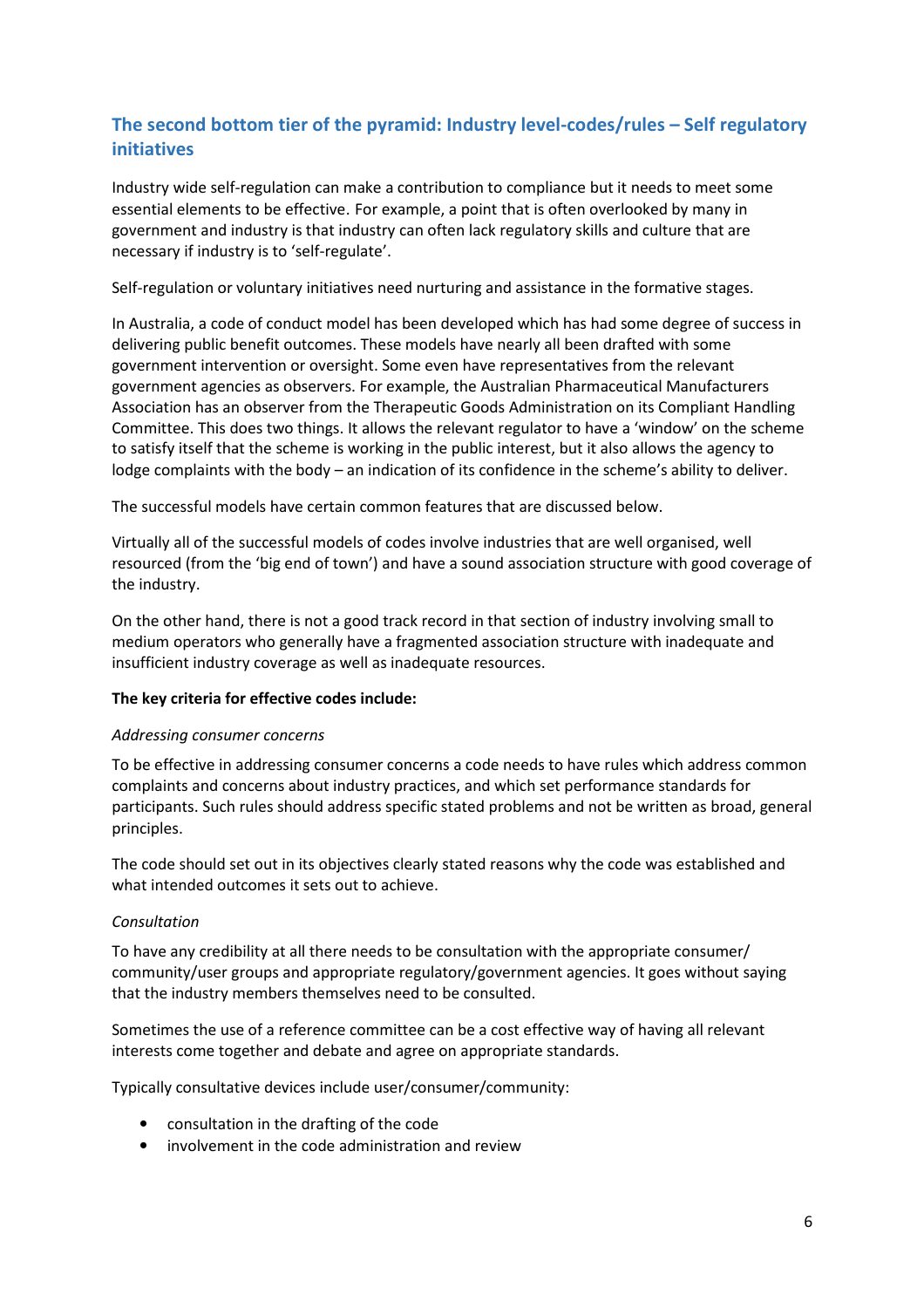• involvement in complaints handling where appropriate.

## Code administration

Unless there is a body responsible for ensuring the implementation and the ongoing administration of the scheme then its success in delivering fair trading outcomes is severely limited. A code administration body needs to be established and its existence and operations written into the code document itself so that it becomes part of the overall code. Typically the responsibilities of administration bodies will include:

- monitoring and reporting on compliance
- obtaining from members adequate finance for administering the code and preparing budgets and financial reports
- ensuring publicity for the code
- making provision for employee awareness of the code
- imposing agreed sanctions on members for breaches of the code
- conducting periodic reviews of the effectiveness of the code and its procedures, and recommending amendments if necessary
- preparing annual and other reports on the operation of the code.

## **Transparency**

Industry based code schemes aimed at delivering fair trading outcomes need to contain appropriate consumer/user representation on the administration committee, and where appropriate, in complaints handling. In some instances, representation by the appropriate regulatory authority on the code administration body can serve as a means of the regulatory body putting forward a public interest view. Such representation provides transparency to the scheme by providing a 'public window' on its operations which ensures that the industry group will be acting in the broader public interest.

## Coverage

The effectiveness of any code will only be as good as the amount of coverage the code has of the relevant industry for which it is aimed. Where codes are being used as an alternative to government legislation some form of mandating legislation may be required to ensure industry wide coverage where this cannot be achieved by voluntary means.

## Complaints handling

The code should include provisions to allow for complaints to be lodged and then to be handled by signatories. Performance criteria for effective complaints handling should form part of the selfregulatory scheme. Of particular importance is that conduct that has adverse impacts on consumer health should be stopped as soon as possible.

## In-house compliance

The code's administration body needs to ensure that each participant has some form of in-house compliance management system to ensure compliance with the code. It can also assist compliance at this level with advice and training.

## Sanctions and other powers for non-compliance

Commercially significant sanctions will be necessary to achieve credibility with, and thus compliance by participants and also engender consumer confidence in the code/self-regulatory scheme. The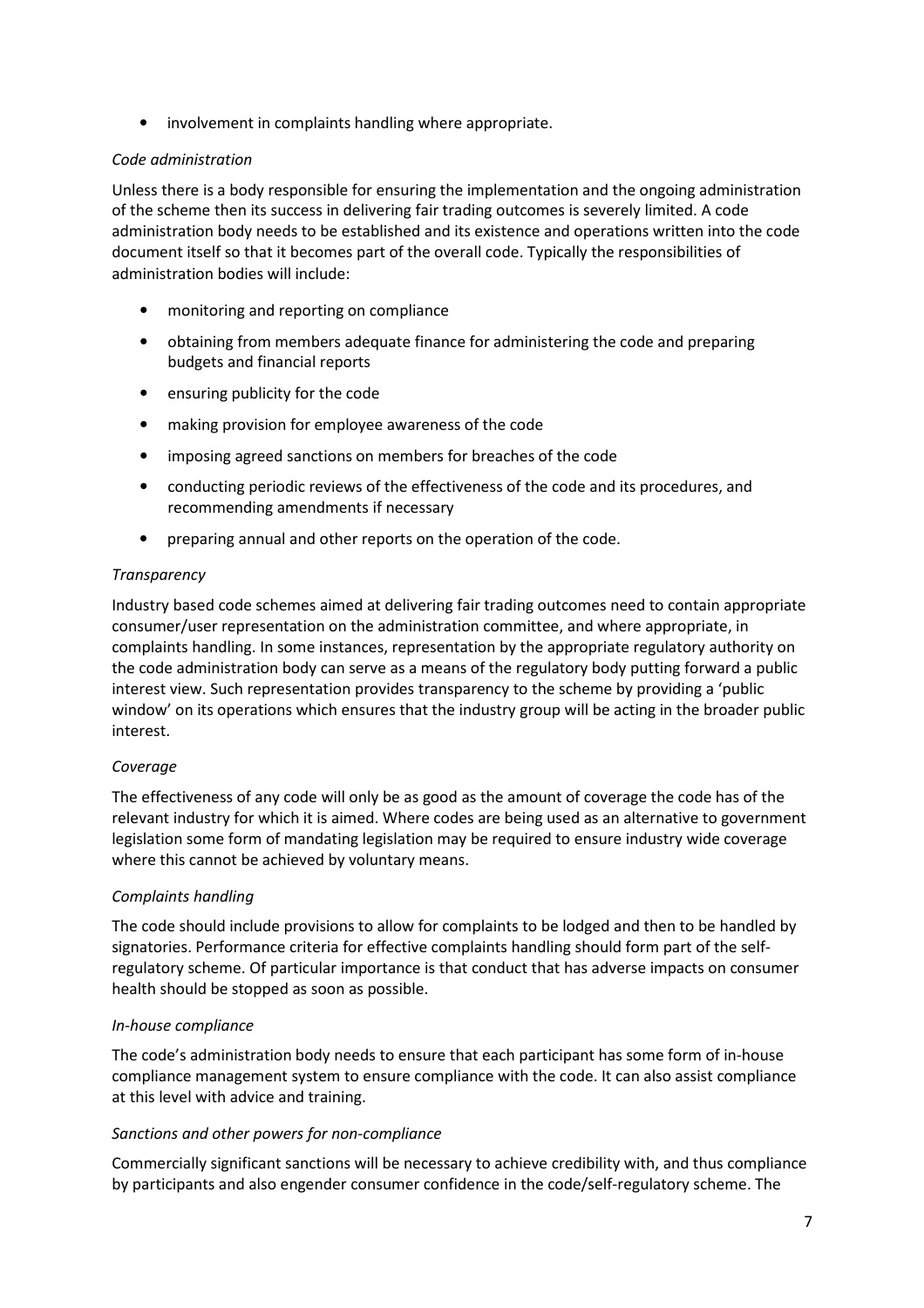self-regulatory body also needs to have the power to stop conduct that has an adverse impact on consumer health.

#### Independent review of complaints handling decisions

The code should also provide for a review mechanism where a member of the public or an industry member is dissatisfied with the outcome or the way the complaint was dealt with or the sanctions imposed at first instance.

#### Consumer awareness

Unless consumers are aware of the code and its contents the code will be ineffective in achieving its fair trading aims. The code provisions themselves should incorporate mechanisms designed to ensure that consumers and other relevant groups are made aware of the terms of the code and its complaints handling provisions.

As codes give consumers some measure of assurance that a trader strives to operate by established standards of conduct, there could be benefit in publishing a list of traders that have adopted a consumer code/charter and who are deemed to abide by it.

## Industry awareness

In many cases a code fails to operate effectively, not because its principles and procedures are inadequate, but because employees or industry members are either unaware of the code or fail to follow it in day-to-day dealings. A provision in the code requiring employees and agents to be instructed in its principles and procedures is therefore essential. This is a task which needs to be overseen by the code administration body.

#### Data collection

Data collection is important, not only from a reporting point of view, but as a valuable source of market information about the origins and causes of complaints, and therefore to enable identification of systemic and recurring problems which need addressing by industry members.

## **Monitoring**

Regular monitoring of codes for compliance is essential, not only to ensure the desired outcomes, but to ensure that ethical members complying with the code are not disadvantaged.

#### Accountability

Annual reports on the operation of the code should be produced by the code administration committee, allowing for periodic assessment of the scheme's effectiveness.

#### Review

A code should provide for regular reviews to ensure that the standards incorporated are meeting current community expectations and that the code is working effectively.

## Competitive implications

Codes should avoid being written in such a way that they have a negative impact on competition. Where it is considered necessary for the success of the operation of the code to include anticompetitive provisions, there needs to be a transparent public benefit justification process.

#### Performance indicators

Performance indicators should be developed and implemented as a means of measuring the effectiveness of the code's operation. Examples include: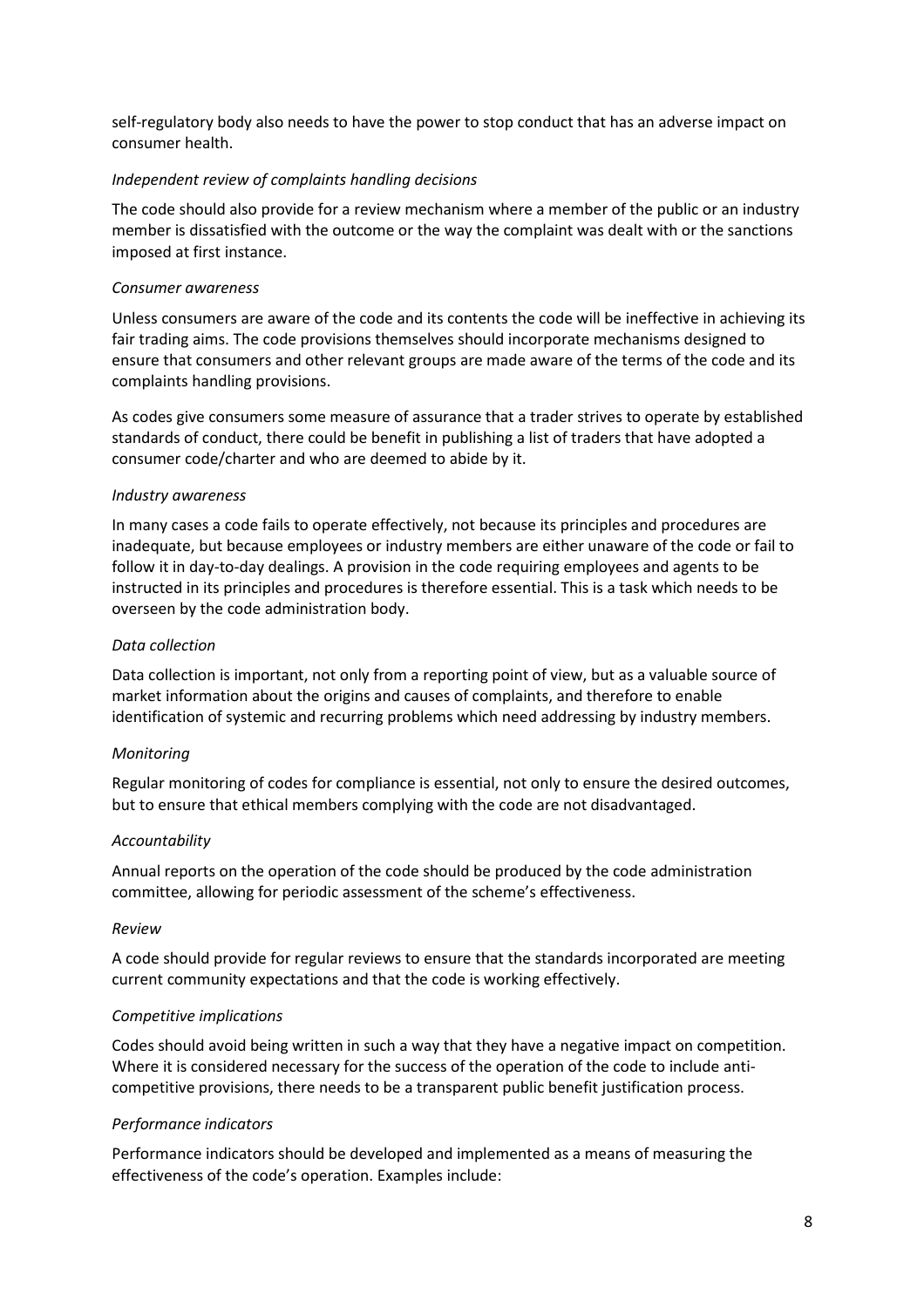- a high level of awareness of the code amongst participants and consumers
- easy accessibility of the code to consumers
- decreased level of complaints received on issues the code is designed to address
- otherwise meeting the stated objectives of the code
- high visibility and easy accessibility of complaints handling mechanisms, including quick response times
- effective in-house code compliance mechanisms are in place by participants.

## The third level tier of the pyramid: Civil remedies

If the systems above are applied effectively then there should be high level of compliance with relevant therapeutic goods and services claims regulation. That said there will always be risk takers or those with less than robust compliance management systems who are in breach of relevant laws and regulations.

Therapeutic goods advertising has a critical dimension which many other forms of advertising do not have, and this is that it involves consumer health and safety. This means that there are a number of essential elements/indicia that a system must have if it is to be effective in protecting consumer health and safety.

## Stopping the conduct

As it now stands, an entity making a misleading claim can 'game' the system due to it taking some time for the processes to be exhausted. This can particularly be the case where the product is sold on a seasonable basis (e.g. sunscreen). Timeliness (i.e. stopping the conduct) is critical particularly where there is or is likely to be an adverse impact on consumer health or safety.

An appropriate tool from the regulatory toolbox would be an *injunction* for a court sanctioned order.

#### Access to compensation

Where consumers have been affected by misleading claims they should have the right to claim damages. This is an important driver for entities to make sure that they have a robust compliance and QA system to reduce the risks of misleading claims being made.

Appropriate tools from the regulatory toolbox would include private rights of action to sue for misleading claims or the product liability provisions of the Competition and Consumer Act.

#### Demonstrated adequate levels of compliance

The first section of this paper covers what would now be considered the essential elements of a therapeutic goods claims compliance management system. A system like this may go some way (a) to avoid the risk of misleading claims being made and (b) as a means of proving due diligence to the regulators and, ultimately, the courts.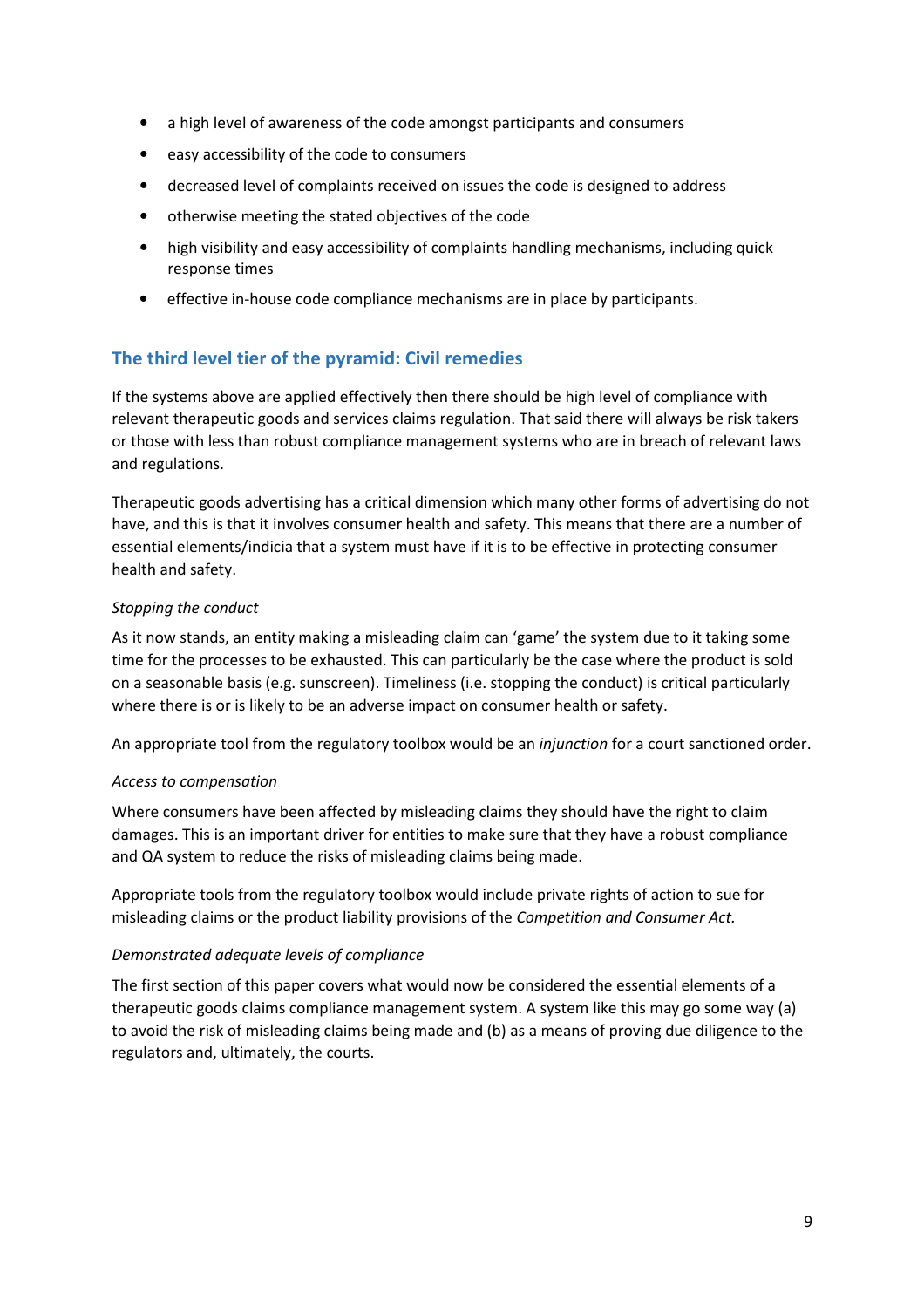## Punishment for persistent and/or deliberate wrongdoing

## Innovative approach to regulatory action

This is the level where intervention of the regulators such as the Australian Competition and Consumer Commission (ACCC) and the Therapeutic Goods Administration (TGA) currently have a role.

If the ACCC and the TGA bodies work cooperatively in much the same way as the ACCC currently does with the state and territory fair trading authorities this could be an efficient and effective way to deal with misleading therapeutic claims.

Both organisation setting out therapeutic claims as an enforcement priority and signalling that they are working cooperatively would send clear signals to industry players that the risks of having an ineffective or no compliance system is not worth the risks.

## Civil remedies

One of the advantages of this level is that the burden of proof is, on the balance of probabilities, a lesser burden than the near beyond reasonable doubt for criminal offences.

## Case Study: ACCC action regarding Nurofen

In proceedings commenced by the Australian Competition and Consumer Commission, the Federal Court has found that Reckitt Benckiser (Australia) Pty Ltd (Reckitt Benckiser) engaged in misleading conduct in contravention of the Australian Consumer Law by representing that its Nurofen Specific Pain products were each formulated to treat a specific type of pain, when the products are identical.

The Nurofen Specific Pain product range consists of Nurofen Back Pain, Nurofen Period Pain, Nurofen Migraine Pain and Nurofen Tension Headache.



The court found that Reckitt Benckiser made misleading representations on the packaging of each Nurofen Specific Pain product, and on its website www.nurofen.com.au (link is external), that each product:

- was formulated to treat a particular type of pain; and
- solely or specifically treated a particular type of pain.

In fact, each product contains the same active ingredient, ibuprofen lysine 342mg, and is no more effective at treating the type of pain described on its packaging than any of the other Nurofen Specific Pain products.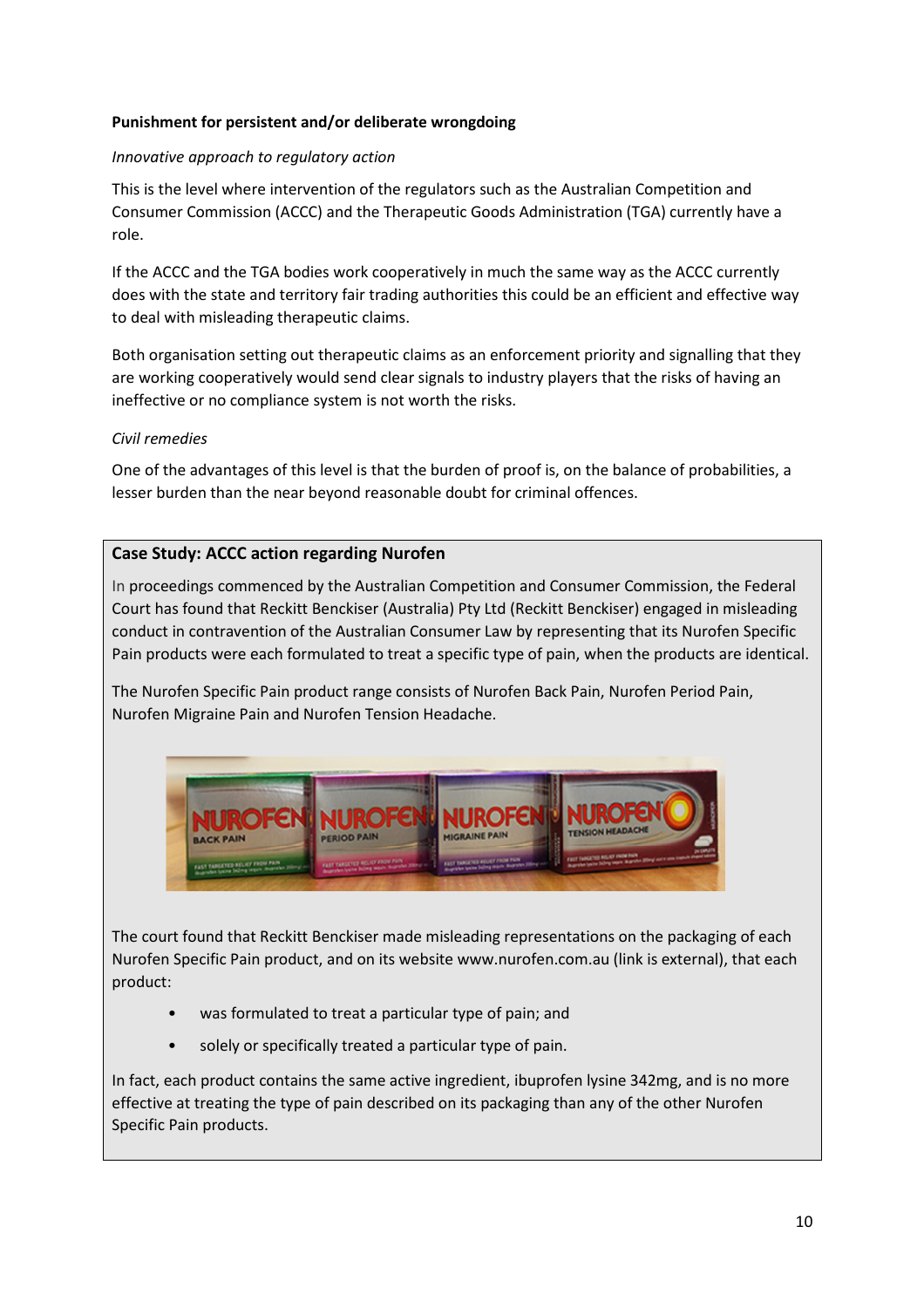The emphasis at this level needs to be on taking corrective action quickly. Remedies that are currently available under the Competition and Consumer Act are:

Civil pecuniary penalties: A person who is found to have breached certain provisions of the CCA, such as the prohibition against false or misleading representations, may be liable to pay a civil pecuniary penalty of up to \$1.1 million for companies and \$220,000 for individuals. A civil penalty is a financial penalty or fine imposed by the court and is designed to deter the business and others from breaching the law. A penalty may only be imposed by the court once it has found that the person has breached the ACL at the civil standard of proof. This means that the person must be proved to have breached the ACL on the balance of probabilities that the conduct was more likely to have occurred than not.

Substantiation notices: Under section 219 of the Australian Consumer Law the ACCC has the power to issue a substantiation notice to a person asking them to provide information which verifies claims which they make in advertisements or promotions of goods or services. This would be a particularly useful power when misleading therapeutic claims are made.

An injunction (a court order): Ordering the business to stop the conduct that is breaking the law.

**Compensation orders:** In most instances, a person suffering loss or damage as a result of a breach of the Australian Consumer Law (ACL) can obtain a compensation order against the business or individual involved in the breach. In some cases, an ACL regulator may also seek a compensation order on behalf of such persons. Compensation orders can be made on whatever terms the court thinks necessary to compensate those suffering loss or damage.

**Enforceable undertakings:** For example, ordering the liable business to establish a **compliance or** training program for staff to reduce the risk of further contraventions, publish corrective advertising or disclose specified information.

**Disqualification orders:** For certain breaches of the ACL, the Federal Court may order that a person be disqualified from managing a business for such a period as it considers appropriate.

Infringement notices (penalty notice): If the ACCC has reasonable grounds to believe that a business has made a false or misleading representation, it may issue an infringement notice, which in effect is a fine.

Adverse publicity orders: This is an order directing a business (or individuals) to disclose information and publish an advertisement about their breach. This order may only be made in respect of some breaches of the ACL.

## Safety warning notices

Of particular relevance to therapeutic goods are specific product safety related issues such as the product liability and recalls provisions.

Under the Australian Consumer Law's **product liability laws**, consumers who suffer loss or damage because of safety defects in a manufacturer's goods when supplied in trade or commerce can:

- take the manufacturer to court (a court can award compensation to cover the loss or damage)
- make a complaint to a consumer protection agency, which may take action on the consumer's behalf.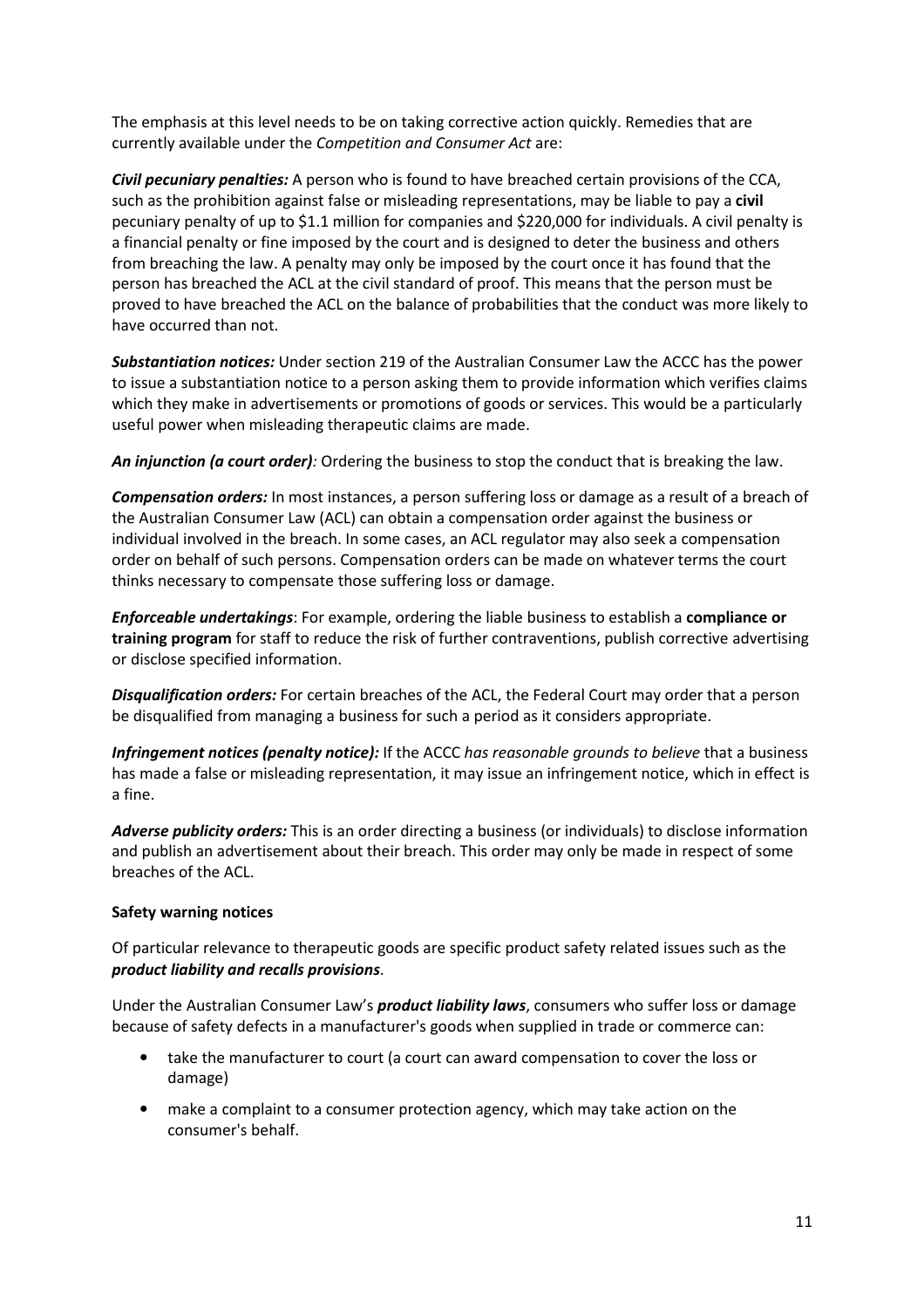'Loss' and 'damage' can include:

- injuries to the person making the claim, or injuries or death to another individual
- economic loss caused by damage to, or destruction of another good, land, a building or a fixture.

A product has a safety defect if its safety is not what the community is generally entitled to expect. While the level of safety will vary from case to case, it is ultimately for the court to determine whether a product has a safety defect. There are various factors the court will take into account when making its determination, including:

- how and for what purposes the product has been marketed
- the product's packaging
- the use of any mark in relation to the product
- instructions for, or warnings about assembling and using the product
- what might reasonably be expected to be done with the product
- the time when it was supplied.

A good will not necessarily be considered to be safe just because it complied with a Commonwealth mandatory standard.

A business's quality assurance system, design, production, record keeping and marketing procedures as well as customer information material can promote the safety of its products with consumers.

The role of the bottom of the pyramid to work in this space was summed up succinctly by Justice Edelman in ACCC v Woolworths, when he stated that "The penalties I have imposed are designed in broad terms to achieve specific and general deterrence by requiring vigilance concerning quality management procedures to ensure the accuracy of representations and effective procedures for the recall or withdrawal of products and the notification of the ACCC. This is particularly so where products can affect consumer safety [emphasis added] and the person deals in the sale of large volumes of consumer products."

## The fourth level tier of the pyramid – Criminal remedies

This is used where breaches are deliberate or systemic. The maximum criminal and civil penalties (fines) for making false or misleading representations are \$1.1 million for businesses and \$220,000 for individuals.

## The fifth and sixth level tiers of the pyramid – Imposing conditions on, suspending or revoking a licence

These actions can only be applied where the regulatory system involves licensing, and would again be available to the regulator to use where there has been a deliberate, systemic breach. Publicity about such action by the regulator sends a clear message to others in the industry to make sure that they have robust compliance management systems in place.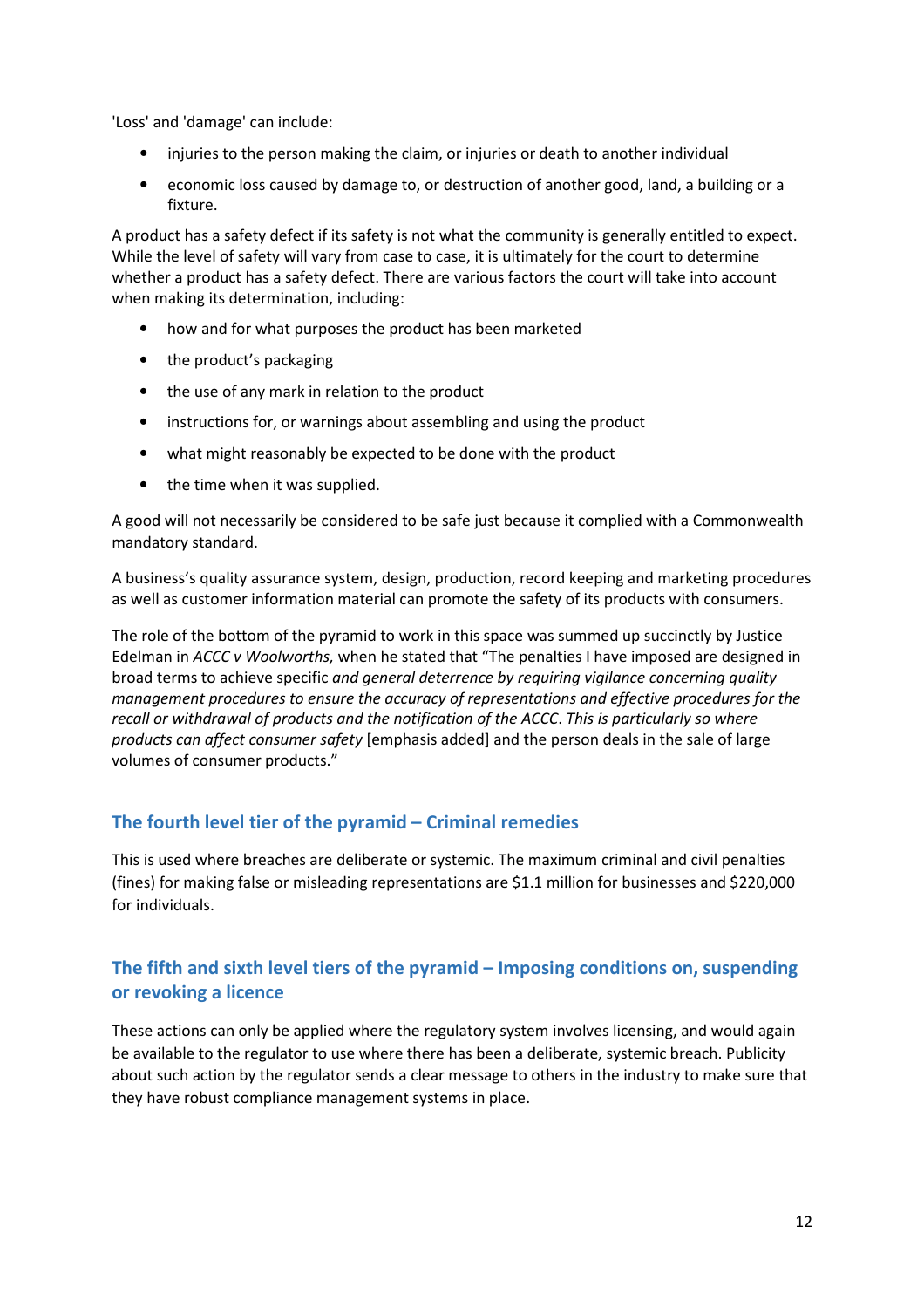## Attachment A: Framework of a Compliance Management System

#### **Structural**

Board/top management involvement Adequate resources Compliance policy Risk assessment Allocation of responsibility Appointment of a Compliance Officer/Manager Compliance Committee Management supervision Compliance calendar/compliance plan A system of documentation of all compliance material

## Operational

- Operating procedures
- Education and training
- Regular communications designed to secure compliance
- Performance appraisal
- Access to expert advice

#### Maintenance

Monitoring systems Reporting systems Compliance failures identified, their causes analysed and rectification action taken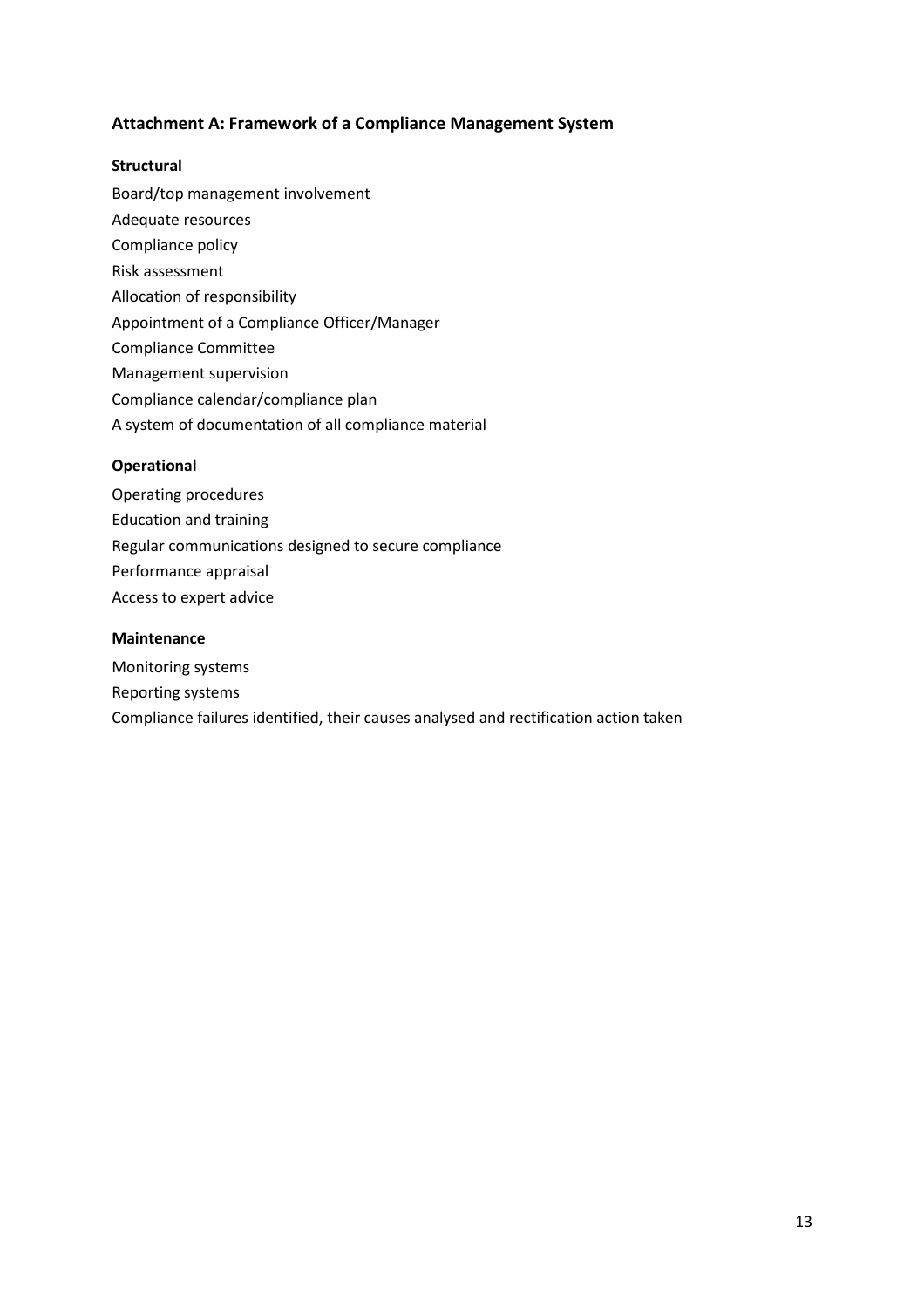## Attachment B: Marketing Compliance Checklist

## Why have a checklist?

The Competition and Consumer Act (CCA) prohibits misleading and deceptive conduct. Other regulations such as the Therapeutic Goods Act and the Therapeutic Goods Code set out more specific rules governing advertising and promotion of therapeutic goods and services.

The CCA does not require an intention to mislead. Enterprises will be liable even if they make innocent mistakes.

The overall test is: will the target audience be misled? If the message is targeted at the public at large, the overall test is: will the message mislead the average person in the street? Whether the principle not to mislead is broken depends on the overall impression created in the minds of the target audience.

## What is it for?

The purpose of this checklist is to ensure that an enterprise's advertising and promotional materials do not breach the CCA and other regulations. This checklist is designed to be used in the preparation of all marketing material (including TV, radio, point of sale material and website) and for all promotions.

## How do I complete it?

The object of the checklist is for all relevant questions to be answered 'yes'. Where the answer is 'no', then the matter needs to be fixed.

#### What do I do next?

This checklist needs to be completed for all advertising and promotional activity. Once the checklist is completed, it needs to be signed at the bottom, attached to all material relevant to the marketing activity and then forwarded to the reviewer so that they can consider this checklist alongside the marketing material.

| <b>COMPETITION AND CONSUMER ACT AND THERAPEUTIC GOODS</b><br><b>REGULATIONS QUESTIONS</b>                                                                                                                                                                    | <b>YES</b> | <b>NO</b> | N/A |
|--------------------------------------------------------------------------------------------------------------------------------------------------------------------------------------------------------------------------------------------------------------|------------|-----------|-----|
| <b>Misleading Conduct (the target audience)</b>                                                                                                                                                                                                              |            |           |     |
| Have you considered your target audience and the overall impression your<br>promotion/advertising will have?                                                                                                                                                 |            |           |     |
| Is the overall impression of the material correct?                                                                                                                                                                                                           |            |           |     |
| Does the medium through which you are conveying your message adequately<br>disclose important terms and conditions in their 'real world' situation? (e.g. TV,<br>radio or billboards may not be suitable for complex offers with detailed<br>qualifications) |            |           |     |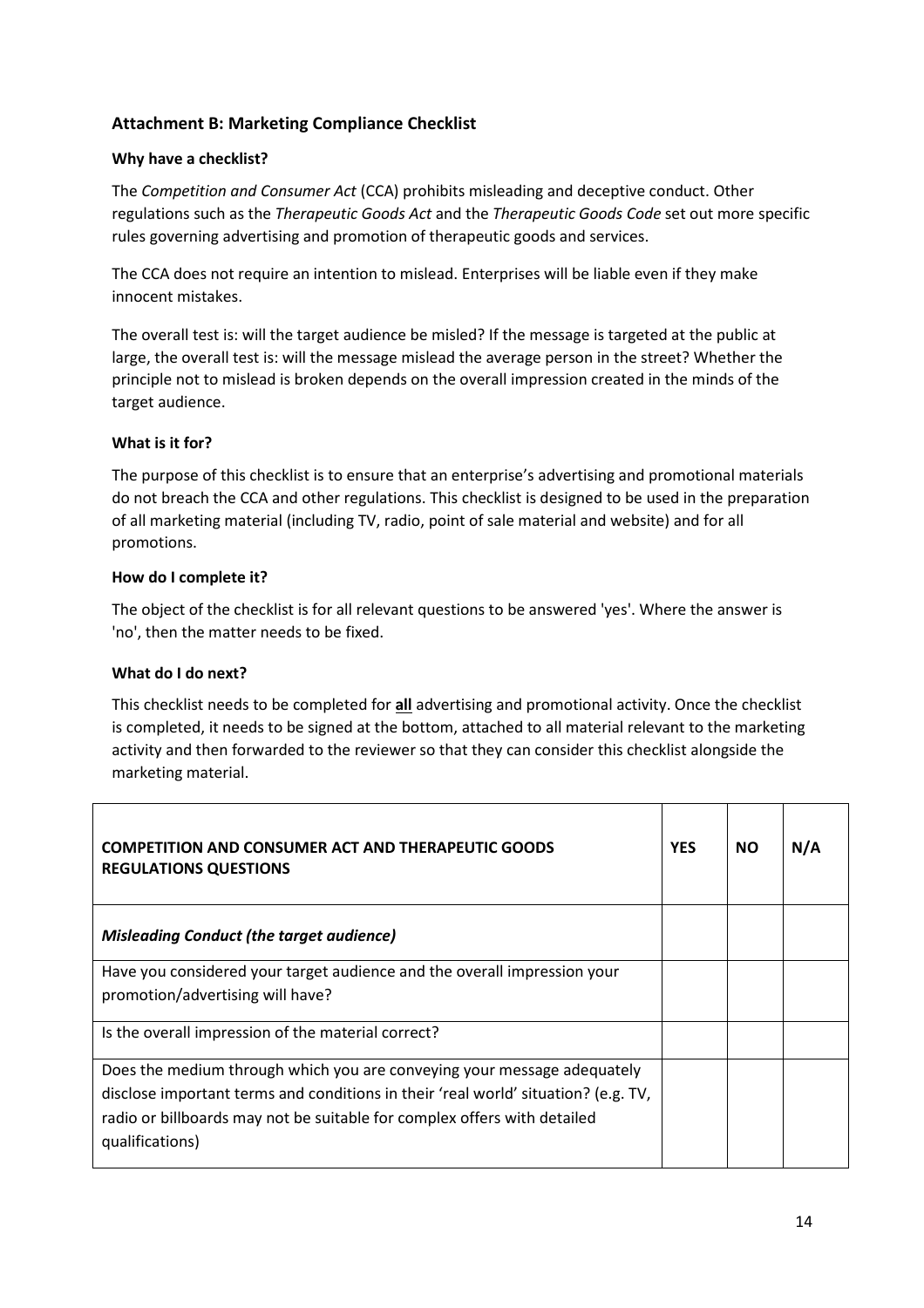| <b>COMPETITION AND CONSUMER ACT AND THERAPEUTIC GOODS</b><br><b>REGULATIONS QUESTIONS</b> |  | <b>NO</b> | N/A |  |  |
|-------------------------------------------------------------------------------------------|--|-----------|-----|--|--|
| Are you sure you have not left out or hidden any important information that               |  |           |     |  |  |
| the target audience may need?                                                             |  |           |     |  |  |
| Is every word true and accurate?                                                          |  |           |     |  |  |
| Are you sure you have not omitted any significant information?                            |  |           |     |  |  |
| Is there written evidence to support any statements of fact?                              |  |           |     |  |  |
| Are any representations on future matters based on accurate historical data               |  |           |     |  |  |
| that is recorded in writing?                                                              |  |           |     |  |  |
| Have you ensured that any factual material or data relied on is not out of date?          |  |           |     |  |  |
| Have you exaggerated or been overly optimistic?                                           |  |           |     |  |  |
| Is the 'Headline' on the material consistent with the content?                            |  |           |     |  |  |
| Are goods or services offered as "free" actually free?                                    |  |           |     |  |  |
| <b>Prizes</b>                                                                             |  |           |     |  |  |
| Are all statements made about the prize(s) true including the:                            |  |           |     |  |  |
| Nature and value of the prize(s)?<br>٠                                                    |  |           |     |  |  |
| Place of origin of the prize?                                                             |  |           |     |  |  |
| Availability of prizes as and when promised?<br>٠                                         |  |           |     |  |  |
| Is the prize accurately described?                                                        |  |           |     |  |  |
| Do you have the intention of providing the offered gifts or prizes as offered?            |  |           |     |  |  |
| Have you checked that the prize/bonus draw prize will be available as long as             |  |           |     |  |  |
| tickets are on sale?                                                                      |  |           |     |  |  |
| Has the prize been purchased/arranged to ensure that it is available as                   |  |           |     |  |  |
| described in the terms and conditions?                                                    |  |           |     |  |  |
| <b>Terms &amp; Conditions</b>                                                             |  |           |     |  |  |
| Have all significant terms and conditions been included in the material?                  |  |           |     |  |  |
| Have you brought the significant terms and conditions (e.g. eligibility for entry,        |  |           |     |  |  |
| call costs to enter) to the customer's attention prior to the purchase of an<br>entry?    |  |           |     |  |  |
| Are the terms and conditions accurate, understandable and concise?                        |  |           |     |  |  |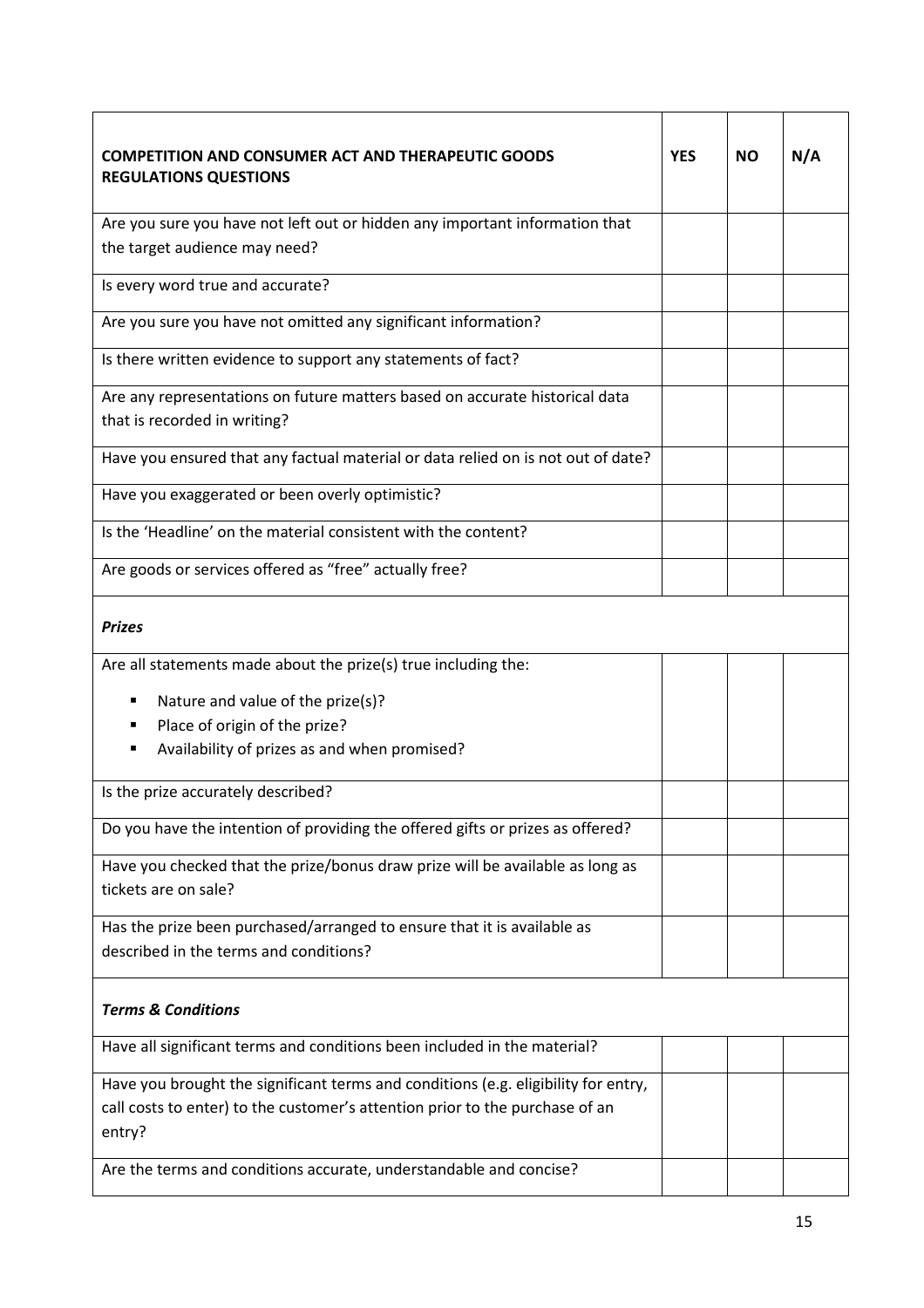| <b>COMPETITION AND CONSUMER ACT AND THERAPEUTIC GOODS</b><br><b>REGULATIONS QUESTIONS</b>                                                                                                                                      |  | <b>NO</b> | N/A |  |
|--------------------------------------------------------------------------------------------------------------------------------------------------------------------------------------------------------------------------------|--|-----------|-----|--|
| Are the terms and conditions available at the time the promotion starts?                                                                                                                                                       |  |           |     |  |
| Do the terms and conditions state the correct closing date/dates of draw<br>and/or promotional period?                                                                                                                         |  |           |     |  |
| Do the terms and conditions set out who is included or excluded from entry<br>(e.g. Mail Sales)?                                                                                                                               |  |           |     |  |
| Do the terms and conditions state the conditions of entry?                                                                                                                                                                     |  |           |     |  |
| <b>Fine Print</b>                                                                                                                                                                                                              |  |           |     |  |
| Is there a fine print qualification in the material?                                                                                                                                                                           |  |           |     |  |
| Is it consistent with the overall impression of the material?                                                                                                                                                                  |  |           |     |  |
| Is it sufficiently prominent and proximate to the statement it is qualifying?                                                                                                                                                  |  |           |     |  |
| Is it easy to read (i.e. minimum 8 point font size)?                                                                                                                                                                           |  |           |     |  |
| Do the terms and conditions set out the conditions of the competition<br>generally (e.g. whether entrants have to partake in any activity and if so, the<br>terms of that activity)?                                           |  |           |     |  |
| Website                                                                                                                                                                                                                        |  |           |     |  |
| Is the information on the web site up-to-date?                                                                                                                                                                                 |  |           |     |  |
| Are disclaimers prominently displayed on the web page, or accessible via<br>a link?                                                                                                                                            |  |           |     |  |
| <b>Miscellaneous</b>                                                                                                                                                                                                           |  |           |     |  |
| Have you obtained approval to make any representations about a sponsorship,<br>approval or affiliation (if any)?                                                                                                               |  |           |     |  |
| Have you made any statement that the enterprise adheres to certain codes and<br>standards? If so, ensure that the enterprise complies with these codes/<br>standards (e.g. Therapeutic Good Codes or any Australian Standard). |  |           |     |  |